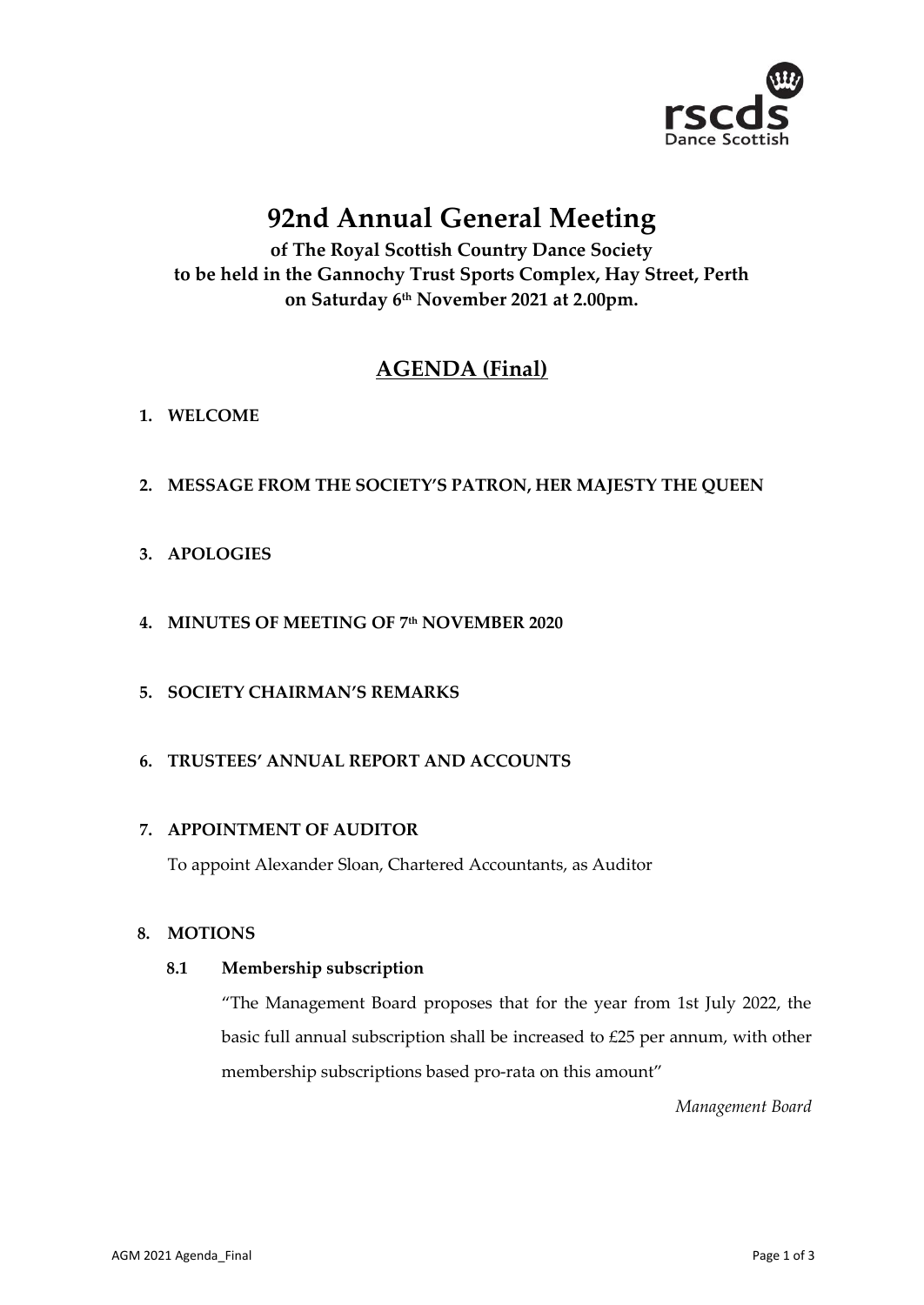

### **8.2 Amendments to the wording of RSCDS Articles of Association**

"The Management Board proposes an update to the sections covering virtual meetings, digital voting and the RSCDS Honorary President"

*Management Board*

#### **8.3 Amendments to the wording of RSCDS Rules & Procedures**

"The Management Board proposes an update to the sections covering virtual meetings, digital voting, the RSCDS Honorary President as well as bringing the Management Committee remits in line with the 2021 Trustees' Report"

*Management Board*

#### **8.4 Amendment to motion 8.3**

"RSCDS Bristol would like to table an amendment to the motion 8.3 on the Agenda for the society AGM to be held on 6<sup>th</sup> November 2021. The Branch suggests the words 'as well as bringing the Management Committee remits in line with the 2021 Trustees Report' are deleted from the Motion"

*Bristol Branch*

#### **9. CONFIRMATION OF TREASURER**

To confirm the appointment of Elizabeth Conder as Treasurer

#### **10. ELECTION OF MANAGEMENT BOARD**

**10.1** 3 Members of Management Board (3 x 3 yrs)

Andrew Nolan, Chris Ronald, Helen McGinley, Muriel Bone, Simon Wales – election necessary to appoint three nominees

**10.2** Convenor Youth Services

Philippa McKee – no election necessary

#### **11. ELECTION OF MANAGEMENT COMMITTEE MEMBERS**

**11.1** Convenor Elect Education and Training Committee

Deb Lees – no election necessary